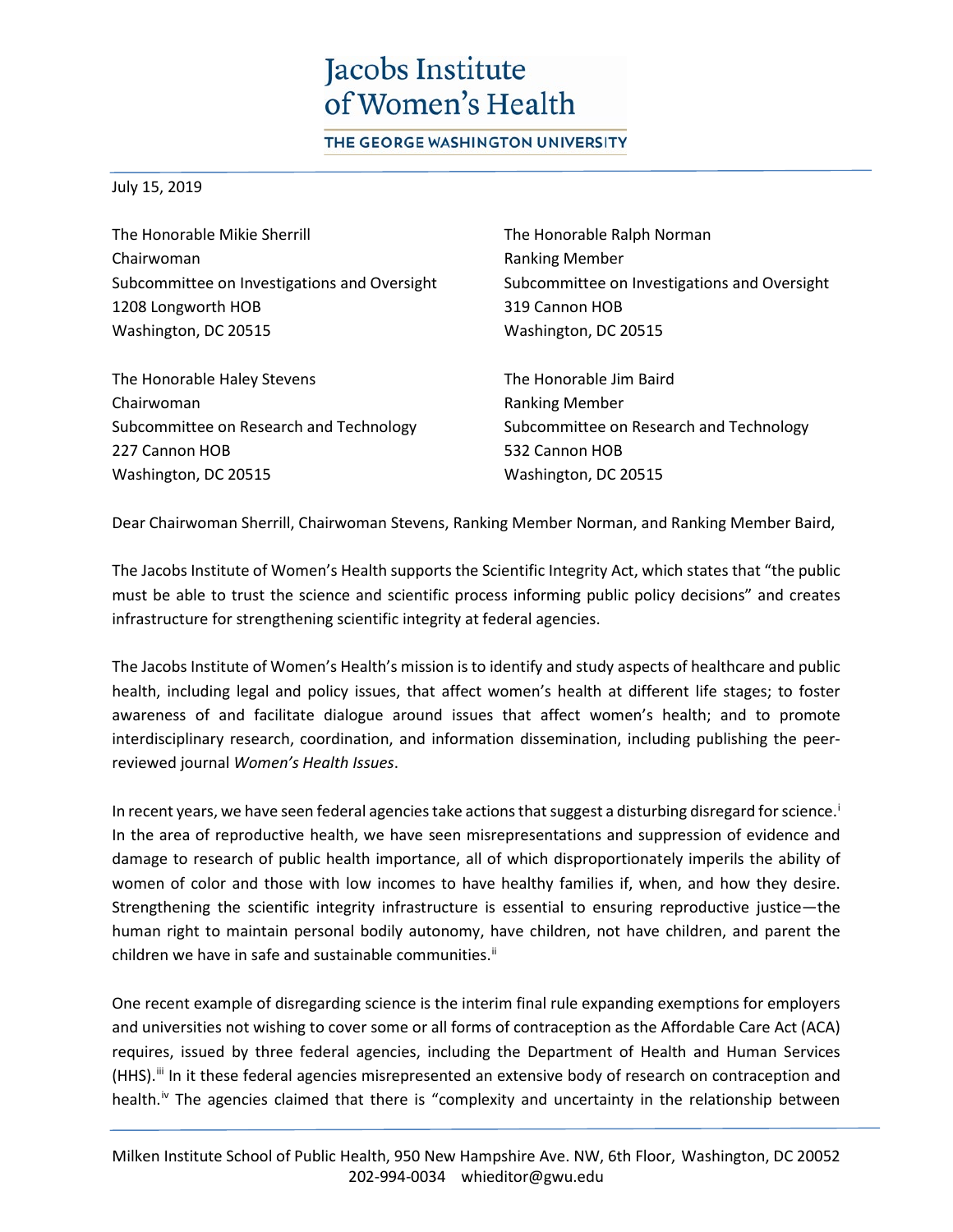contraceptive access, contraceptive use, and unintended pregnancy," despite the substantial body of evidence demonstrating that access to and use of contraception is associated with reductions in unintended pregnancies. They also cited poor-quality and out-of-date studies and overemphasized the health risks associated with contraception, while failing to reference relevant high-quality studies—or to note that risks associated with carrying pregnancies to term are much greater than those of using contraception. Issuing a rule that misrepresents the science on an important public health topic threatens to erode public trust in federal agencies, and weakening the ACA's contraceptive mandate reduces access to contraception for those who cannot afford to pay out of pocket for the methods they prefer.

A second example within HHS is the actions taken related to the Teen Pregnancy Prevention (TPP) Program. The Bipartisan Commission on Evidence-Based Policymaking and Bipartisan Policy Center have praised the TPP Program, funded and administered by the Office of Adolescent Health (OAH) in HHS, as an example of e[v](#page-2-4)idence-based policymaking.<sup>v,[vi](#page-2-5)</sup> The program devotes 25% of funding to the development, implementation, and rigorous evaluation of approaches to preventing teen pregnancy, and 75% to replicating evidence-based program models that rigorous evaluations find to change behavior. In the summer of 2017, OAH notified more than 80 TPP Program grantees that their five-year projects would end two years early.<sup>[vii](#page-2-6)</sup> This abrupt termination not only represented the removal of services from young people at sites across the country, but demonstrates a fundamental disregard for the research process. Halting a study before data collection or analysis can be completed essentially wastes the money already expended, and denies the agency and the public the knowledge that a completed project would have yielded. In addition, OAH has issued a new funding announcement that represents a troubling departure from the rigorous scientific standards of evidence and evaluation that the TPP Program has used in the past. Multiple federal courts have found these terminations and redirection of funding unlawful, vill but this cannot undo the disruptions OAH's actions have already caused to this program's important work.

Other examples of scientific integrity problems with significant impacts on women's health come from the Environmental Protection Agency (EPA). Last year, the White House and the EPA sought to block publication of a draft toxicological profile of per- and polyfluoroalkyl substances (PFAS), a class of synthetic chemicals that contaminate water supplies near military bases, chemical plants, and other sites.<sup>[ix](#page-2-8)</sup> Following disclosure of this suppression and a bipartisan Congressional response, the draft profile is now public, and it reports that studies have found PFAS to be associated with adverse reproductive health outcomes, including decreased fertility, pregnancy-induced hypertension, and pre-eclampsia.<sup>[x](#page-2-9)</sup> People considering expanding their families should have access to this information, but it might still be unpublished if the Union of Concerned Scientists had not found evidence of its suppression via a Freedom of Information Act request.

In addition to allowing timely release of scientific and technical findings, agencies must represent findings accurately when using them to inform policy decisions. EPA scientists spent many years reviewing the evidence on the neurotoxic pesticide chlorpyrifos, including high-quality research that found prenatal chlorpyrifos exposure to be associated with lower IQs and working memory. The agency was poised to effectively ban the pesticide's use in agriculture, but then in early 2017 EPA abruptly reversed course,  $x_i$ inaccurately claiming "the science addressing neurodevelopmental effects remains unresolved." [xii](#page-2-11)